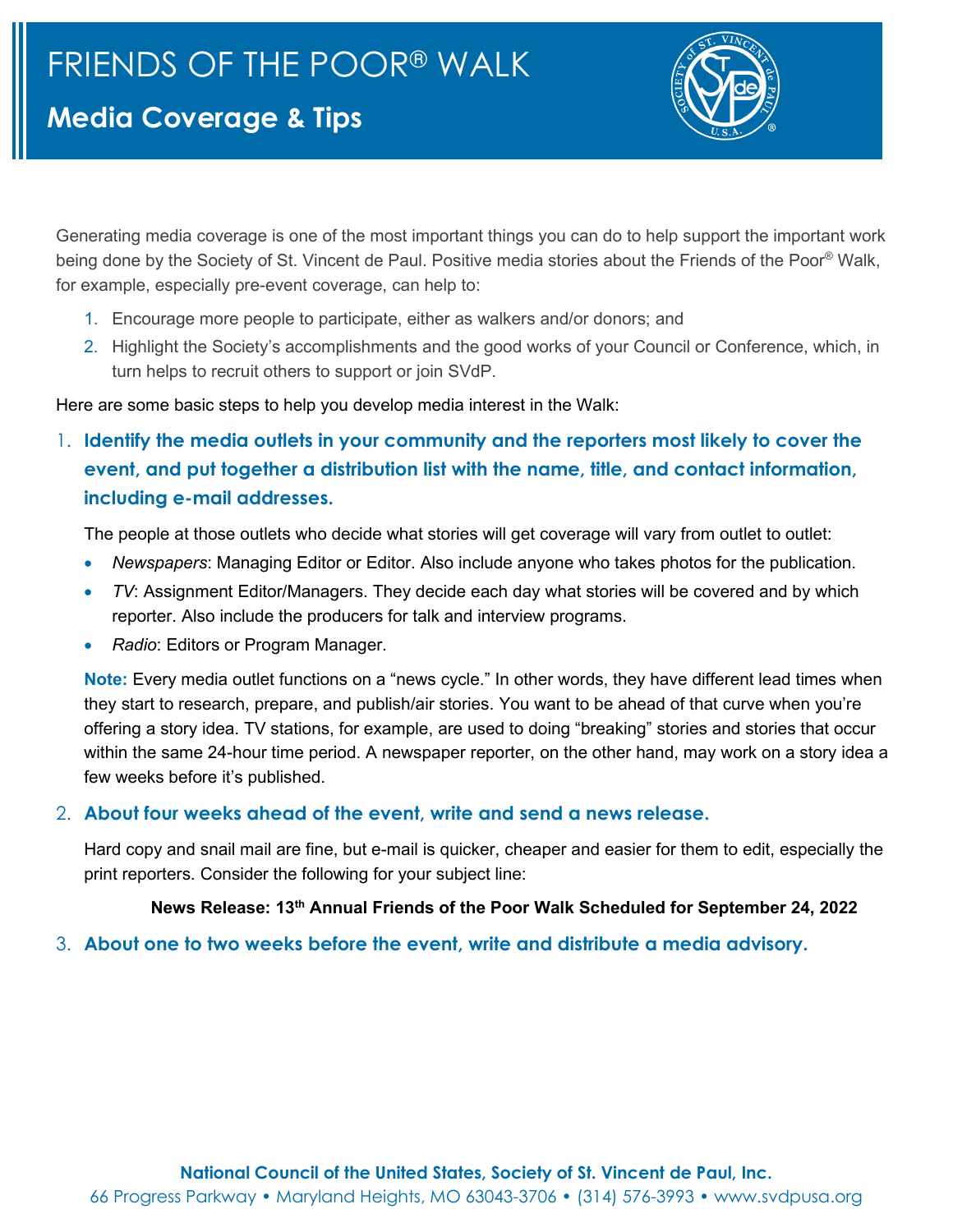## 4. **About a week before the event, phone or e-mail the reporters in your community to inquire about coverage.**

Three important points to note about calling someone in the media:

- **a.** Usually, the best times to call a reporter or editor are between 9 a.m. and 3 p.m.
- **b.** If you get the reporter in person (versus voicemail), the first thing to ask, after introducing yourself, is: "Are you on deadline right now?" This demonstrates that you understand their work and respect their deadlines.
- **c.** Instead of asking, "Did you get the release [or advisory]?" Ask: "Is there any other information I can share?"

## NEWS RELEASE

A news release usually has five parts:

- 1. Contact Information: Name, phone number, cell phone number and e-mail address.
- 2. Headline: Sum up what it's all about.
- 3. Lead Sentence: 5 W's: Who, What, When, Where and Why.
- 4. Body of the Release: Additional details and, perhaps, a quote from the one of the primary organizers.
- 5. Boilerplate: A description of the organization, what it does, how many members, how many people are served/helped by your Conference or Council. Add the Walk website or a phone number at the end.

## MEDIA ADVISORY

- 1. Typically used to preview or announce an event.
- 2. Organizes separates the information into columns based on the 5Ws: What, When, Where, Who and Why
- 3. Usually kept to one page. (Single spacing is OK for an advisory.)
- 4. Can be distributed on its own or following a release to serve as a reminder to the media.

# ADDITIONAL TIPS TO CONSIDER

- 1. In the weeks leading up to the Walk, place an announcement in your parish newsletter or website, as well as any publications produced by the Archdiocese in your area.
- 2. Set up a table with a banner to recruit participants after some of the Masses. If you need a banner, visit the Walk website (fopwalk.org) for logos and artwork.
- 3. Most media outlets, including TV and radio stations, have online community calendars that allow people to post notices about events, including the Walk.
- 4. Respond **promptly** if a reporter calls or e-mails for an interview or more information. Remember: The media work on deadlines, so it pays to respect those deadlines.